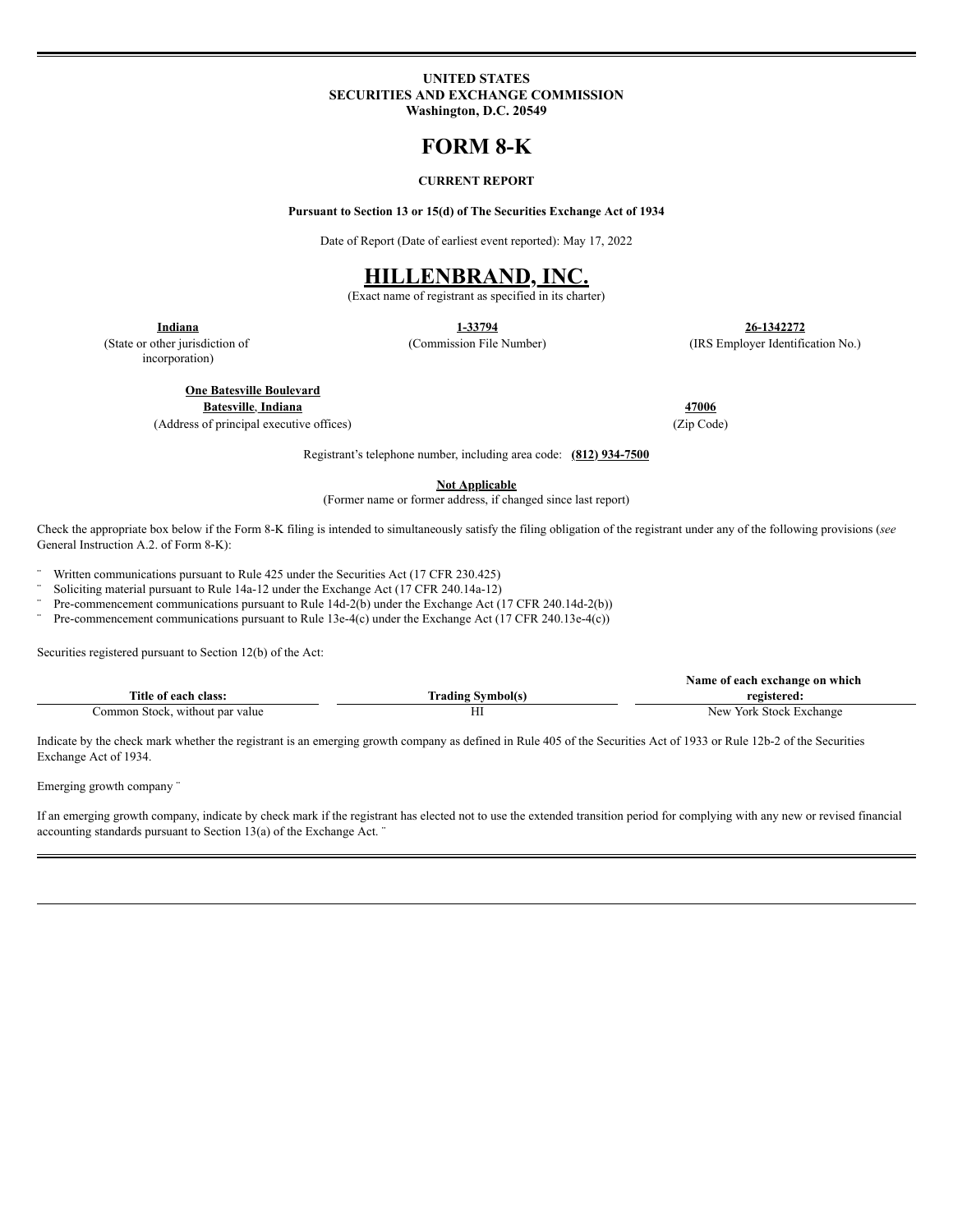#### Item 5.02. Departure of Directors or Certain Officers; Election of Directors; Appointment of Certain Officers; Compensatory Arrangements of Certain Officers.

On May 17, 2022, Hillenbrand, Inc. (the "Company") promoted Megan A. Walke, age 43, who has been serving as Interim Chief Accounting Officer of the Company, to the position of the Company's Vice President, Chief Accounting Officer, effective May 23, 2022. Ms. Walke became the Company's Interim Chief Accounting Officer in February 2022, having served as the Company's Director, Financial Reporting since August 2014 and prior to that in roles of increasing responsibility in the Company's finance organization. Ms. Walke began her career with nearly a decade in public accounting at Ernst & Young.

The Company has entered into employment documentation with Ms. Walke in substantially the same form as it has with other officers. Ms. Walke's compensation package includes an annual base salary of \$230,000 and an annual short-term incentive compensation target at 40% of base salary. In addition, Ms. Walke will be eligible to participate in annual equity-based awards under the Company's long-term incentive compensation plan. She will also be eligible to participate in the benefit plans provided to the Company's officers generally.

There are no arrangements or understandings between Ms. Walke and any other person pursuant to which she was appointed as an officer of the Company. There are no family relationships between Ms. Walke and any director or executive officer of the Company, and she has no direct or indirect material interest in any transaction required to be disclosed pursuant to Item 404(a) of Regulation S-K.